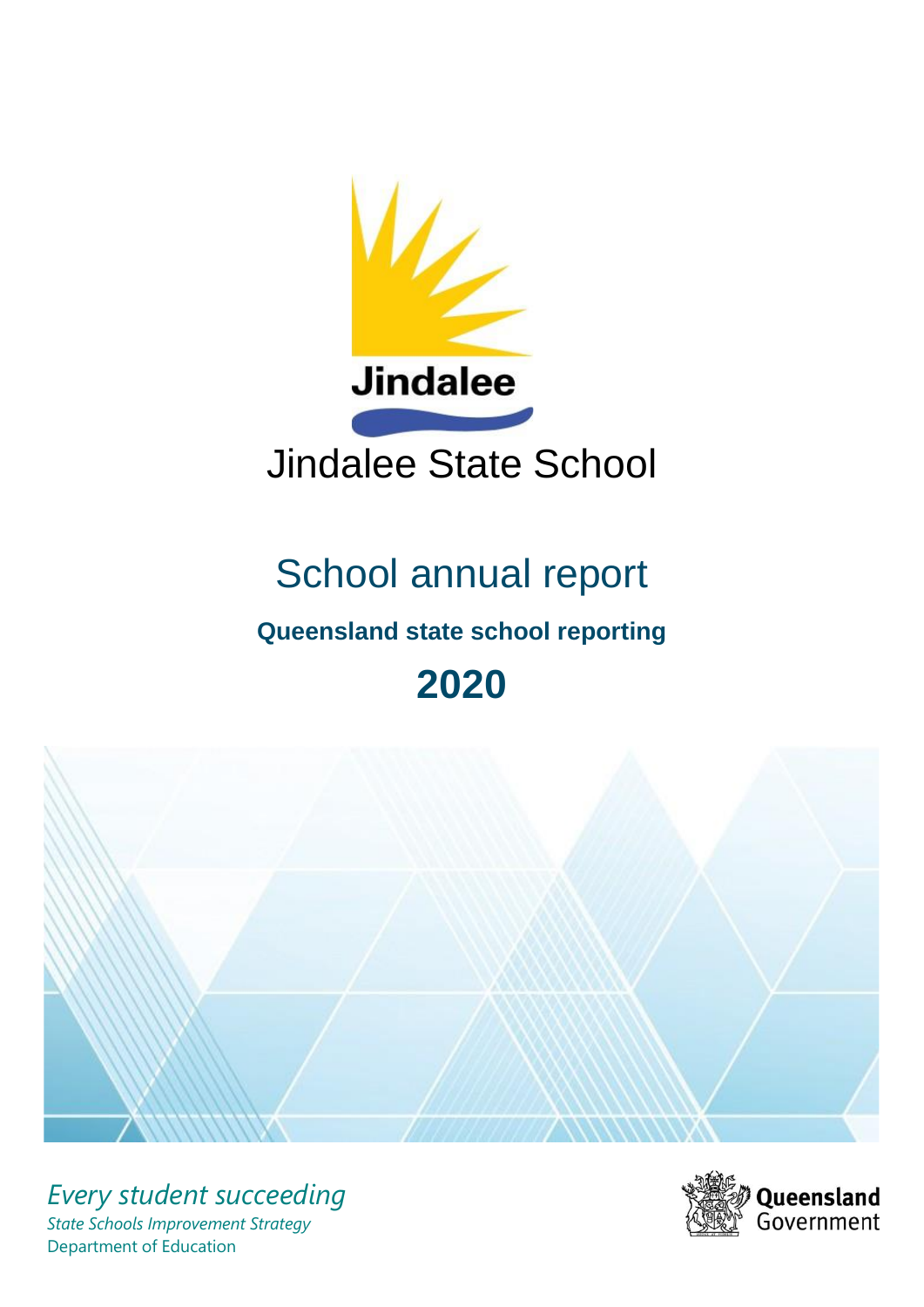**OFFICIAL – Public** Published as information source only. Public information used to create this report may not appear in this format in the public domain Please refer to disclaimer information.

#### **Contact details**

| <b>Postal Address</b> | 114 Burrendah Road Jindalee 4074 |
|-----------------------|----------------------------------|
| <b>Phone</b>          | $(07)$ 3725 5777                 |
| Fax                   | (07) 3725 5700                   |
| Email                 | principal@jindaleess.eg.edu.au   |
| Website               | https://jindaleess.eq.edu.au     |

#### **Disclaimer**

The materials presented in this report are distributed by the Department of Education (the department) as an information source only. The information and data in this report is subject to change without notice.

The department makes no statements, representations, or warranties about the accuracy or completeness of, and you should not rely on, any information contained in this report.

The department disclaim all responsibility and all liability (including without limitation, liability in negligence) for all expenses, losses, damages and costs you might incur as a<br>result of the information in this report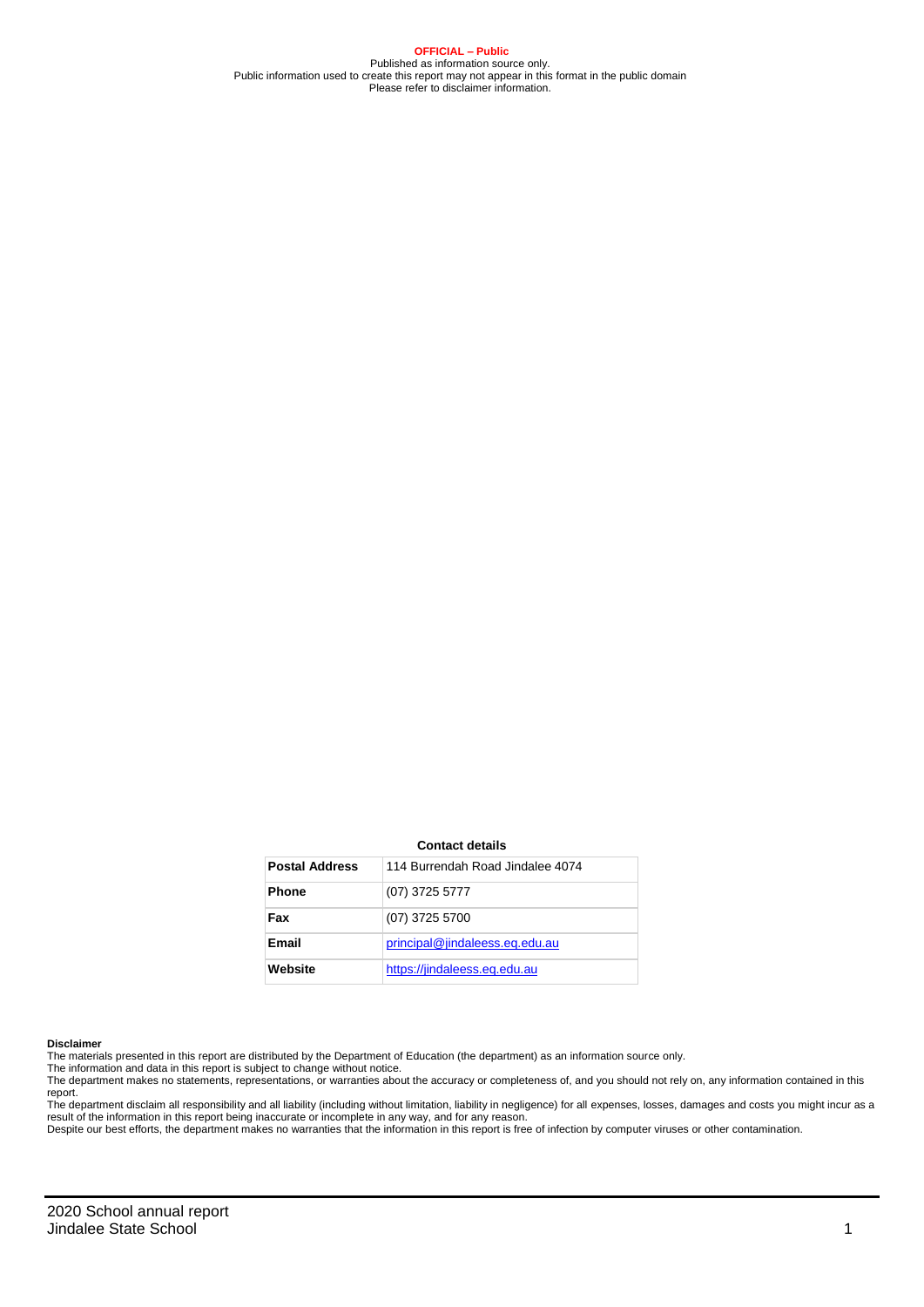| School context                     |                                                                                                                                                                                              |
|------------------------------------|----------------------------------------------------------------------------------------------------------------------------------------------------------------------------------------------|
| <b>Coeducational or single sex</b> | Coeducational                                                                                                                                                                                |
| <b>Independent Public School</b>   | Yes                                                                                                                                                                                          |
| Year levels offered in 2020        | Prep Year - Year 6                                                                                                                                                                           |
| <b>Webpages</b>                    | Additional information about Queensland state schools is located on the:<br>My School website<br>٠<br>Queensland Government data website<br>Queensland Government schools directory website. |

# **Characteristics of the student body**

### **Student enrolments**

### **Table 1: Student enrolments by year level**

|                   |      | February |      |      | <b>August</b> |      |
|-------------------|------|----------|------|------|---------------|------|
| <b>Year Level</b> | 2018 | 2019     | 2020 | 2018 | 2019          | 2020 |
| <b>Prep Year</b>  | 113  | 98       | 116  | 112  | 98            | 114  |
| Year 1            | 113  | 116      | 97   | 113  | 117           | 98   |
| Year 2            | 109  | 110      | 116  | 105  | 113           | 119  |
| Year <sub>3</sub> | 121  | 109      | 111  | 122  | 109           | 113  |
| Year 4            | 113  | 117      | 101  | 111  | 119           | 106  |
| Year 5            | 133  | 110      | 115  | 134  | 111           | 118  |
| Year 6            | 121  | 129      | 116  | 118  | 128           | 118  |
| <b>Total</b>      | 823  | 789      | 772  | 815  | 795           | 786  |

Notes

1. Student counts include headcount of all full- and part-time students at the school.

### **Average class sizes**

### **Table 2: Average class size information for each phase of schooling**

| <b>Year Levels</b> | 2018 | 2019 | 2020 |
|--------------------|------|------|------|
| Prep – Year 3      | 23   | 24   | 23   |
| Year 4 – Year 6    | 26   | 27   | 26   |

Notes

1. Classes are measured against the target of 25 students per teacher in Prep to Year 3 and Years 11 to 12, and target of 28 students per teacher in Years 4 to 10. Where composite classes exist across cohorts (e.g. Year 3/4) the class size targets would be the lower cohort target.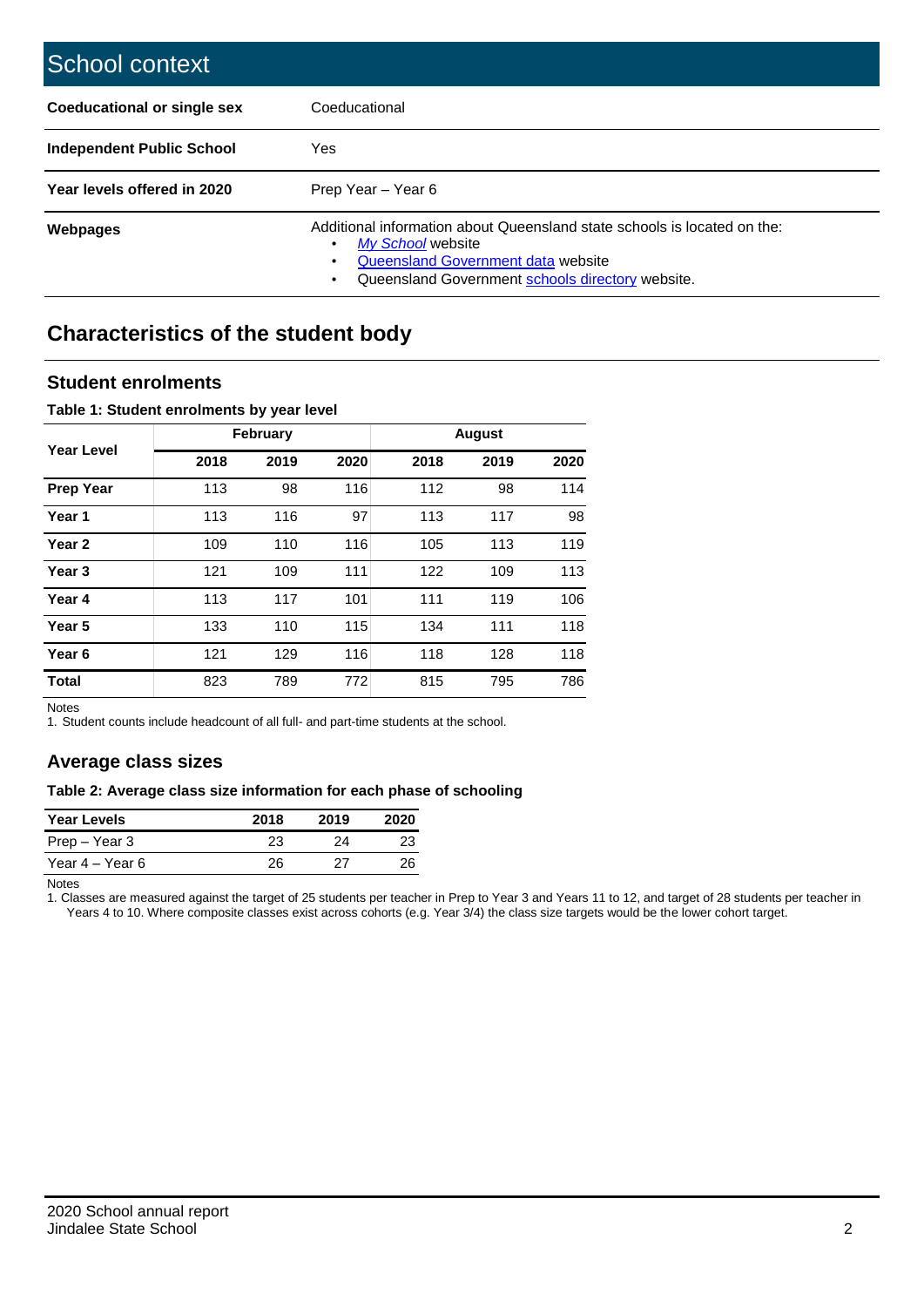### **Parent, student and staff satisfaction**

Tables 3–5 show selected items from the Parent/Caregiver, Student and Staff School Opinion Surveys. In response to the COVID-19 pandemic, the annual school opinion surveys of students, teachers and staff were not administered in 2020.

For state level information go to the *[School Opinion Survey](https://qed.qld.gov.au/publications/reports/statistics/schooling/schools/schoolopinionsurvey)* [webpage.](https://qed.qld.gov.au/publications/reports/statistics/schooling/schools/schoolopinionsurvey)

### **Table 3: Parent/Caregiver Survey**

| Percentage of parents/caregivers who agree <sup>1</sup> that:                                               | 2018   | 2019  | 2020 |
|-------------------------------------------------------------------------------------------------------------|--------|-------|------|
| My child is getting a good education at this school.                                                        | 97.2%  | 96.9% |      |
| This is a good school.                                                                                      | 95.8%  | 95.3% |      |
| My child likes being at this school. <sup>2</sup>                                                           | 100.0% | 93.8% |      |
| My child feels safe at this school. <sup>2</sup>                                                            | 100.0% | 95.3% |      |
| My child's learning needs are being met at this school. <sup>2</sup>                                        | 93.2%  | 95.4% |      |
| My child is making good progress at this school. <sup>2</sup>                                               | 95.9%  | 95.4% |      |
| Teachers at this school expect my child to do his or her best. <sup>2</sup>                                 | 95.9%  | 95.4% |      |
| Teachers at this school provide my child with useful feedback about his or her school<br>work. <sup>2</sup> | 93.2%  | 91.8% |      |
| Teachers at this school motivate my child to learn. <sup>2</sup>                                            | 90.4%  | 93.8% |      |
| Teachers at this school treat students fairly. <sup>2</sup>                                                 | 95.8%  | 95.2% |      |
| I can talk to my child's teachers about my concerns. <sup>2</sup>                                           | 91.8%  | 98.4% |      |
| This school works with me to support my child's learning. <sup>2</sup>                                      | 88.9%  | 95.2% |      |
| This school takes parents' opinions seriously. <sup>2</sup>                                                 | 90.0%  | 89.8% |      |
| Student behaviour is well managed at this school. <sup>2</sup>                                              | 97.3%  | 88.7% |      |
| This school looks for ways to improve. <sup>2</sup>                                                         | 95.7%  | 96.7% |      |
| This school is well maintained. <sup>2</sup>                                                                | 90.4%  | 96.8% |      |

Notes

1. *Agree* represents the percentage of respondents who Somewhat Agree, Agree or Strongly Agree with the statement.

2. Nationally agreed parents/caregiver items.

3. DW = Data withheld to ensure confidentiality.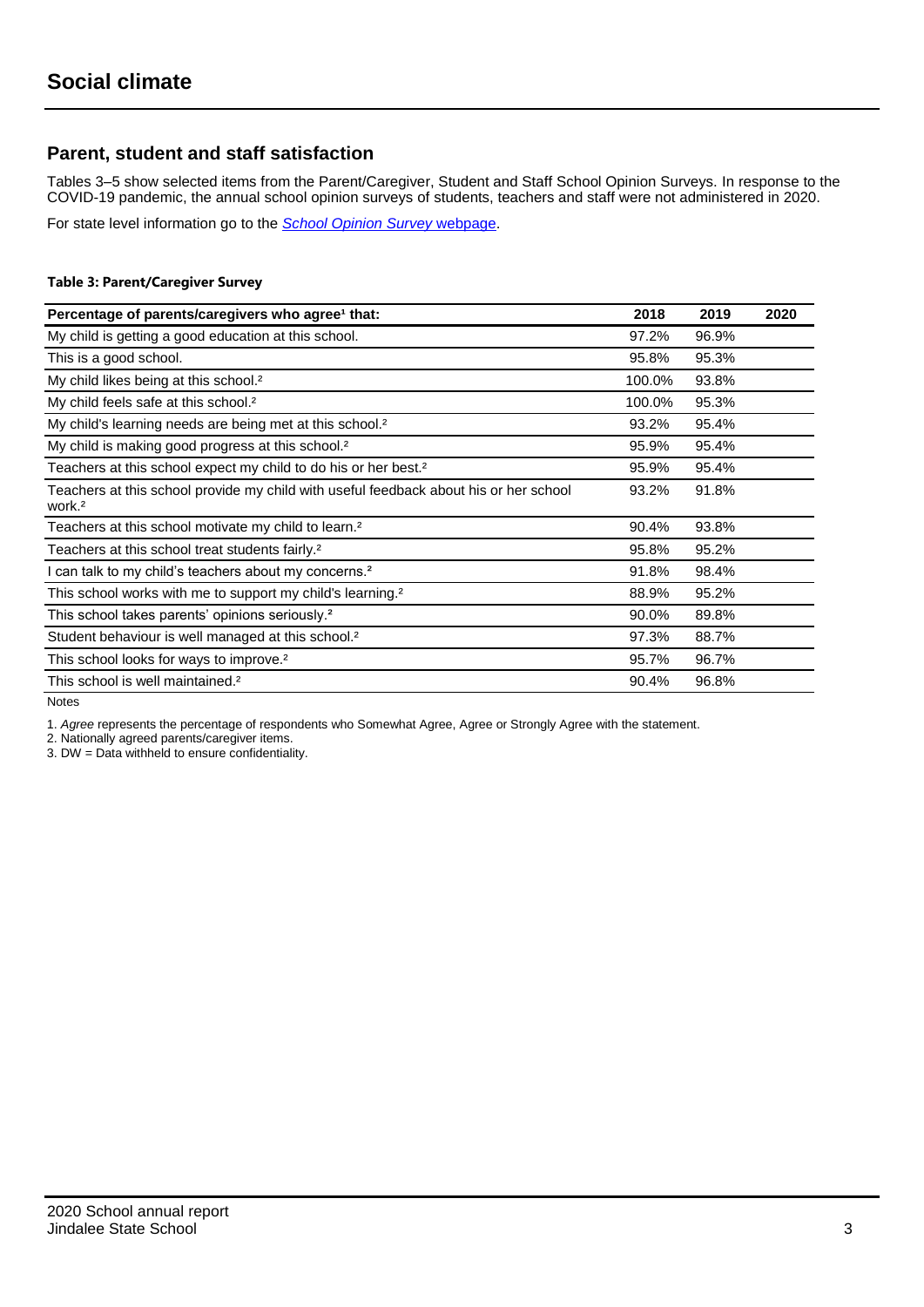### **Table 4: Student Survey**

| Percentage of students who agree <sup>1</sup> that:                            | 2018  | 2019   | 2020 |
|--------------------------------------------------------------------------------|-------|--------|------|
| am getting a good education at my school.                                      | 95.2% | 97.4%  |      |
| I like being at my school. <sup>2</sup>                                        | 94.4% | 94.9%  |      |
| I feel safe at my school. <sup>2</sup>                                         | 96.8% | 97.5%  |      |
| My teachers motivate me to learn. <sup>2</sup>                                 | 96.0% | 98.3%  |      |
| My teachers expect me to do my best. <sup>2</sup>                              | 98.4% | 100.0% |      |
| My teachers provide me with useful feedback about my school work. <sup>2</sup> | 93.5% | 95.7%  |      |
| Teachers at my school treat students fairly. <sup>2</sup>                      | 83.7% | 90.5%  |      |
| can talk to my teachers about my concerns. <sup>2</sup>                        | 90.8% | 86.3%  |      |
| My school takes students' opinions seriously. <sup>2</sup>                     | 81.5% | 85.1%  |      |
| Student behaviour is well managed at my school. <sup>2</sup>                   | 84.3% | 82.9%  |      |
| My school looks for ways to improve. <sup>2</sup>                              | 96.7% | 96.5%  |      |
| My school is well maintained. <sup>2</sup>                                     | 86.7% | 94.1%  |      |
| My school gives me opportunities to do interesting things. <sup>2</sup>        | 92.8% | 94.0%  |      |

Notes

1. *Agree* represents the percentage of respondents who Somewhat Agree, Agree or Strongly Agree with the statement.

2. Nationally agreed student items.

3. DW = Data withheld to ensure confidentiality.

### **Table 5: Staff Survey**

| Percentage of staff who agree <sup>1</sup> that:                                                            | 2018   | 2019   | 2020 |
|-------------------------------------------------------------------------------------------------------------|--------|--------|------|
| I enjoy working at this school.                                                                             | 95.7%  | 97.4%  |      |
| I feel this school is a safe place in which to work.                                                        | 97.9%  | 97.3%  |      |
| I receive useful feedback about my work at this school.                                                     | 89.4%  | 94.7%  |      |
| I feel confident embedding Aboriginal and Torres Strait Islander perspectives across the<br>learning areas. | 88.9%  | 87.0%  |      |
| Students are treated fairly at this school.                                                                 | 97.9%  | 100.0% |      |
| Student behaviour is well managed at this school.                                                           | 100.0% | 89.5%  |      |
| Staff are well supported at this school.                                                                    | 87.2%  | 86.8%  |      |
| This school takes staff opinions seriously.                                                                 | 86.0%  | 84.2%  |      |
| This school looks for ways to improve.                                                                      | 100.0% | 92.1%  |      |
| This school is well maintained.                                                                             | 95.7%  | 94.7%  |      |
| This school gives me opportunities to do interesting things.                                                | 95.7%  | 94.7%  |      |

Notes

1. *Agree* represents the percentage of respondents who Somewhat Agree, Agree or Strongly Agree with the statement.

2. DW = Data withheld to ensure confidentiality.

## **Description of how this school manages non-attendance**

Queensland state schools manage non-attendance in line with the Queensland Department of Education procedures: *[Managing Student Absences and Enforcing Enrolment and Attendance at State Schools](https://ppr.qed.qld.gov.au/pp/managing-student-absences-and-enforcing-enrolment-and-attendance-at-state-schools-procedure)*; and *[Roll Marking in State Schools,](https://ppr.qed.qld.gov.au/pp/roll-marking-in-state-schools-procedure)* which outline processes for managing and recording student attendance and absenteeism.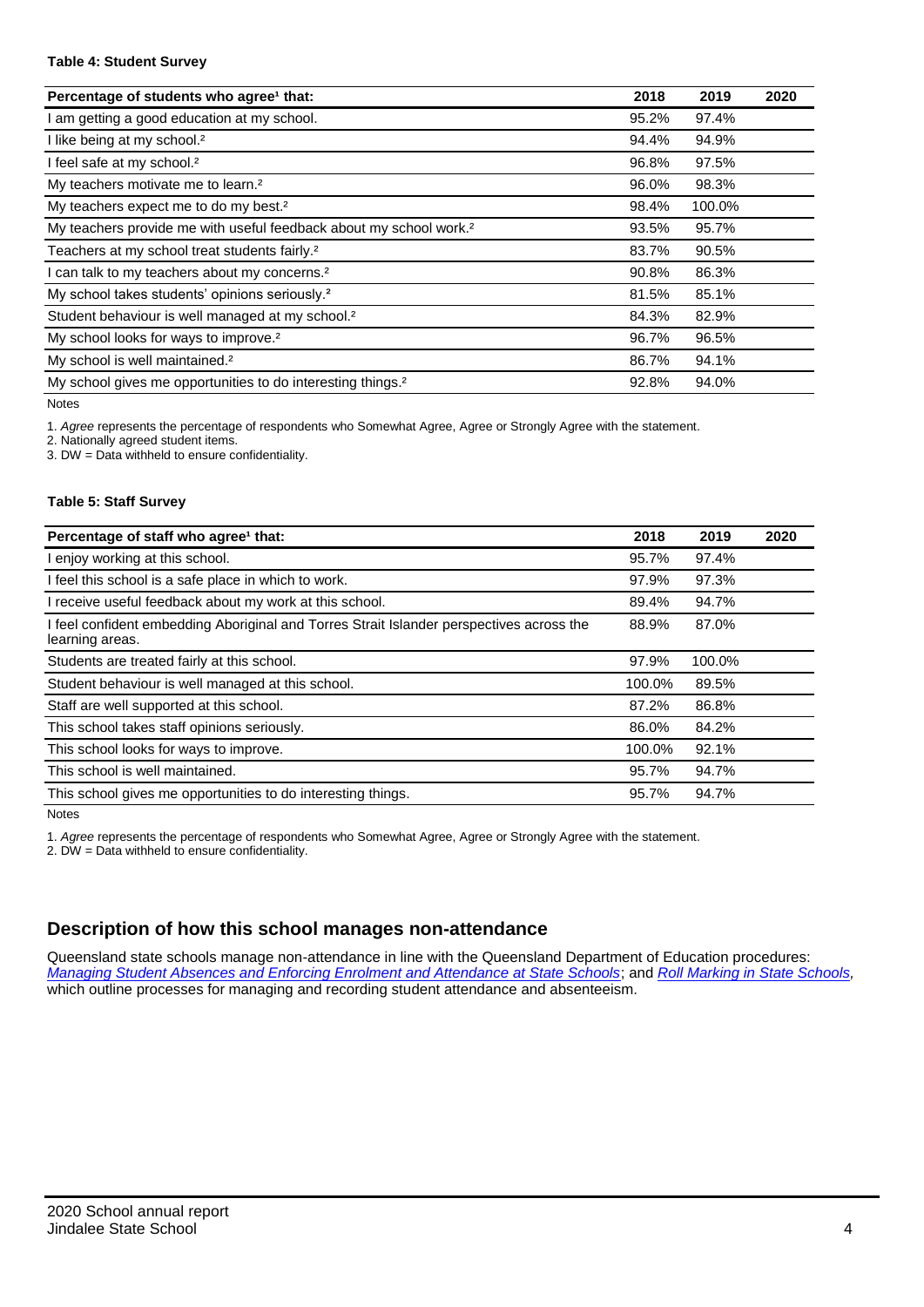## **School disciplinary absences**

### **Table 6: Count of school disciplinary absences at this school**

| Type of school disciplinary absence | 2018 | 2019 | 2020 |
|-------------------------------------|------|------|------|
| <b>Short Suspension</b>             | 14   | 20   | 26   |
| Long Suspension                     | O    |      | 0    |
| Exclusion                           | O    |      |      |
| Total                               | 14   | 20   | 26   |

Notes

1. School disciplinary absence (SDA) data is a total of short suspensions (1–10 days), long suspensions (11–20 days), exclusions and cancellations. 2. The number of SDAs is not the number of students who received an SDA as one student may be suspended several times in a school year. Each time a student is suspended it is recorded as an additional SDA. The data does not reflect the outcomes of appeal decisions.

3. 2020 data was impacted by the COVID-19 health emergency. There were significantly fewer SDAs during the home-based learning period (the first five weeks of Term 2) compared to previous years.

# **School funding**

### **School income broken down by funding source**

School income, reported by financial year accounting cycle using standardised national methodologies and broken down by funding source is available via the *[My School](http://www.myschool.edu.au/)* website.

### *How to access our income details*

- 1. Click on the *My School* link [http://www.myschool.edu.au/.](http://www.myschool.edu.au/)
- 2. Enter the school name or suburb of the school you wish to search.

| Search by school name or suburb | <b>School sector</b> | <b>School type</b><br>447 | <b>State</b> | ∽ |
|---------------------------------|----------------------|---------------------------|--------------|---|
|                                 |                      |                           |              |   |

3. Click on *View School Profile* to access the school's profile.



4. Click on *Finances* and select the appropriate year to view school financial information.

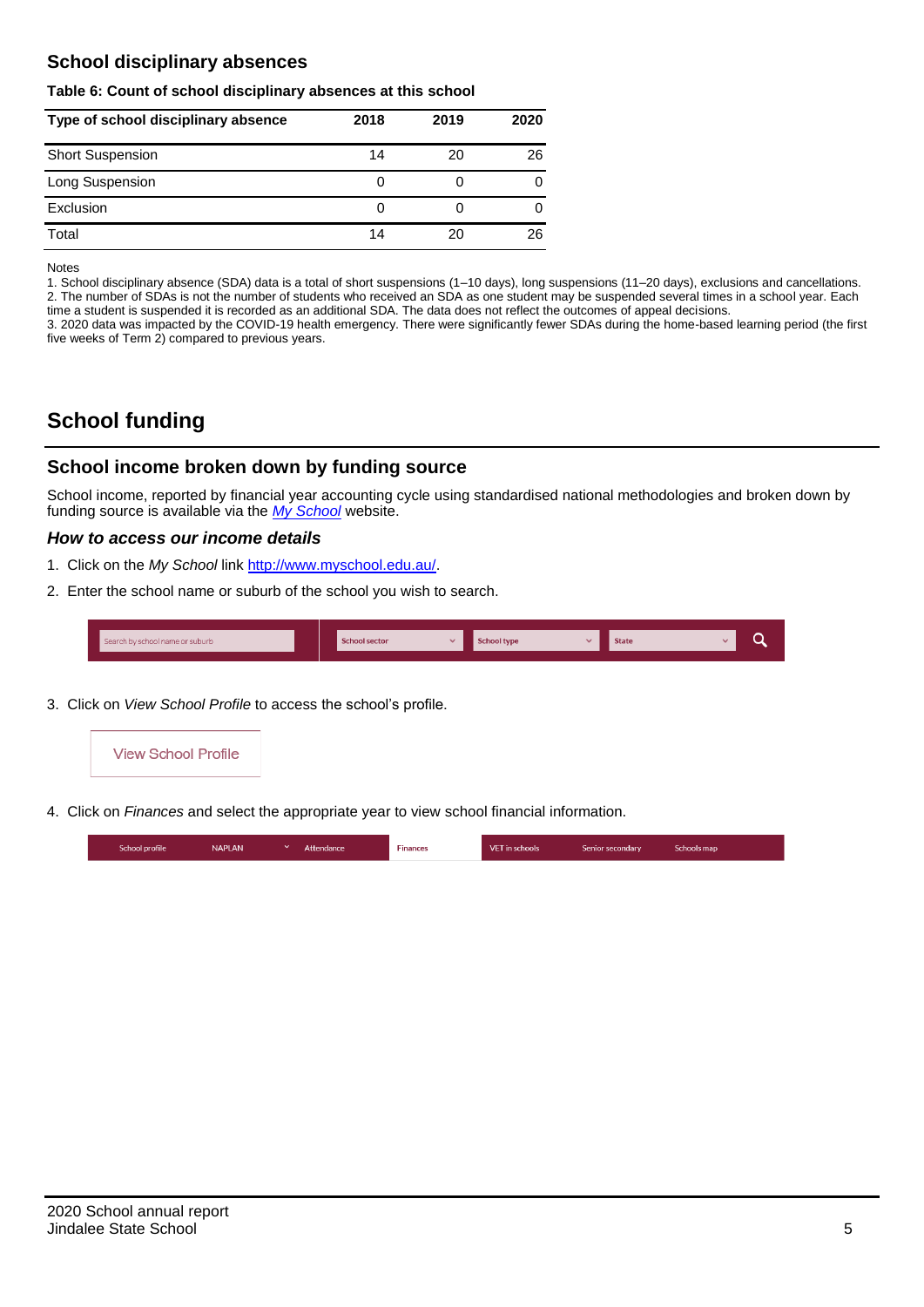# **Teacher standards and qualifications**

The *Teacher registration eligibility requirements: Policy* (p.1) states:

To be eligible for registration, a person must satisfy the Queensland College of Teachers (QCT) that they meet requirements regarding qualification and experience, or have otherwise met the requirements of the *Australian Professional Standards for Teachers* (APST). A person must also satisfy the QCT that they are suitable to teach and meet English language proficiency requirements. All these requirements are specified in the Act and the *Education (Queensland College of Teachers) Regulation 2005* (the Regulation).

The qualifications required for teacher registration are successful completion of either -

- (a) a four-year initial teacher education program including teacher education studies of at least one year (e.g. a Bachelor of Education, or a double Bachelor degree in Science and Teaching) or
- (b) a one-year graduate initial teacher education program following a degree (e.g. a one-year Graduate Diploma of Education (Secondary) after a three-year Bachelor degree) or
- (c) another course of teacher education that the QCT is reasonably satisfied is the equivalent of (a) or (b). These are considered on a case-by-case basis.

For more information, please refer to the following link:

• <https://www.qct.edu.au/registration/qualifications>

# **Workforce composition**

### **Staff composition, including Indigenous staff**

### **Table 7: Workforce composition for this school**

|                    | <b>Teaching staff</b> |      |      | Non-teaching staff |      |      | Indigenous staff |      |      |
|--------------------|-----------------------|------|------|--------------------|------|------|------------------|------|------|
| <b>Description</b> | 2018                  | 2019 | 2020 | 2018               | 2019 | 2020 | 2018             | 2019 | 2020 |
| Headcount          | 70                    | 64   |      | 32                 | 32   | 30   | <5               | ה>   | כ>   |
| <b>FTE</b>         | 57                    | 52   | 50   | 22.                | 21   | 20   | <5               | ה>   |      |

Notes

1. Teaching staff includes school leaders.<br>2. Indigenous refers to Aboriginal and Tor 2. Indigenous refers to Aboriginal and Torres Strait Islander people of Australia.<br>3. FTE = full-time equivalent

 $FTE = full-time equivalent$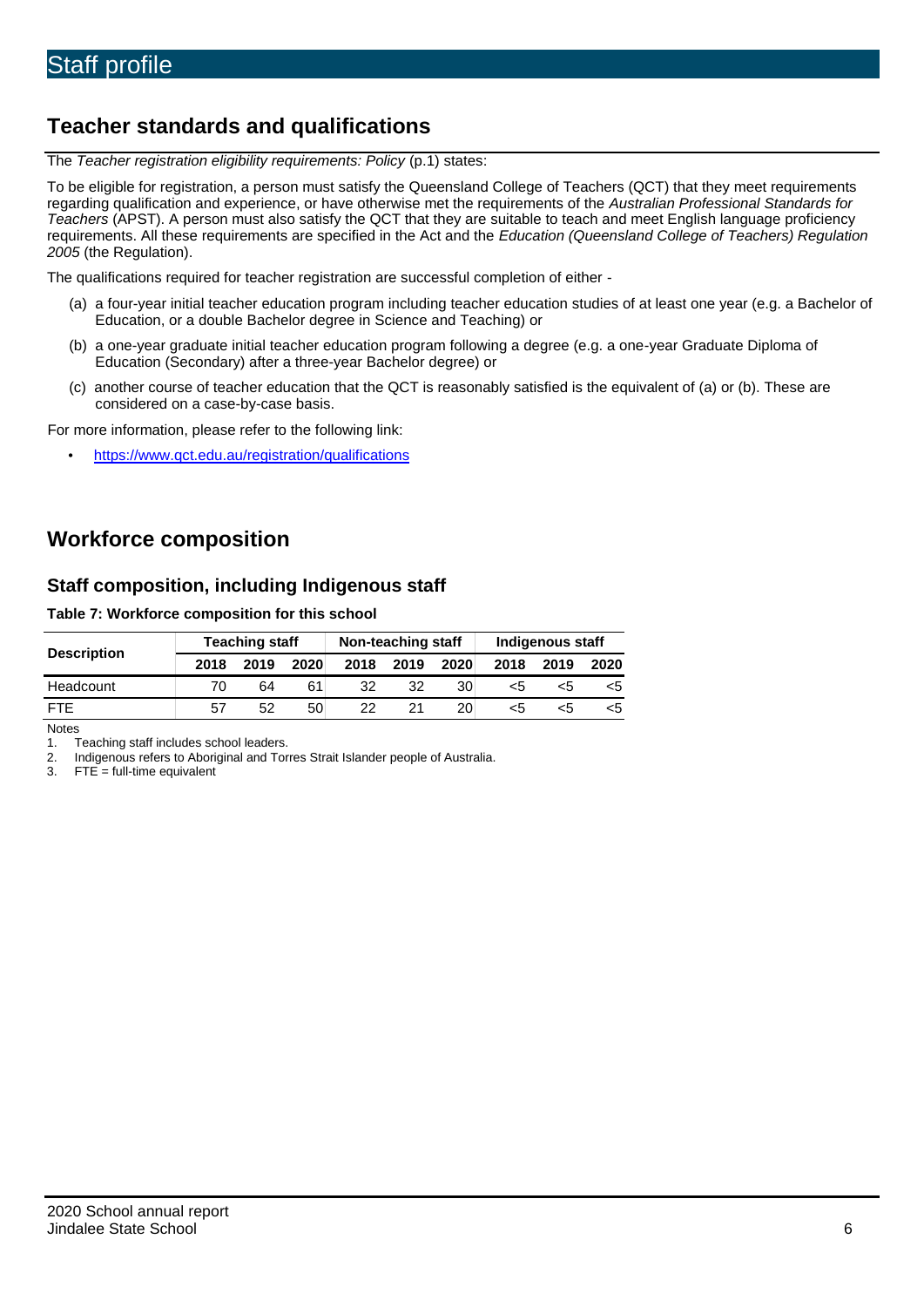# **Key student outcomes**

### **Student attendance**

Tables 8–9 show attendance rates at this school as percentages. In 2020, the COVID-19 health emergency affected student attendance in Queensland Government schools. Comparisons between 2020 and previous years' attendance data should not be made.

### **Table 8: Overall student attendance at this school**

| <b>Description</b>                                  | 2018 | 2019 | 2020 |
|-----------------------------------------------------|------|------|------|
| Overall attendance rate for students at this school | 95%  | 95%  | 93%  |

Notes<br>1. Th

The student attendance rate is based on Semester 1 each year and is generated by dividing the total of full-days and part-days that students

attended, and comparing this to the total of all possible days for students to attend, expressed as a percentage.

2. Full-time students only.

#### **Table 9: Student attendance rates for each year level at this school**

| <b>Year Level</b> | 2018 | 2019 | 2020 |
|-------------------|------|------|------|
| Prep Year         | 95%  | 94%  | 93%  |
| Year <sub>1</sub> | 95%  | 94%  | 91%  |
| Year 2            | 95%  | 95%  | 92%  |
| Year <sub>3</sub> | 95%  | 95%  | 94%  |
| Year 4            | 96%  | 96%  | 92%  |
| Year 5            | 94%  | 96%  | 93%  |
| Year <sub>6</sub> | 95%  | 94%  | 94%  |

Notes

1. The student attendance rate is based on Semester 1 each year and is generated by dividing the total of full-days and part-days that students attended, and comparing this to the total of all possible days for students to attend, expressed as a percentage.

2. Full-time students only.<br>3. DW = Data withheld to

 $DW = Data$  withheld to ensure confidentiality